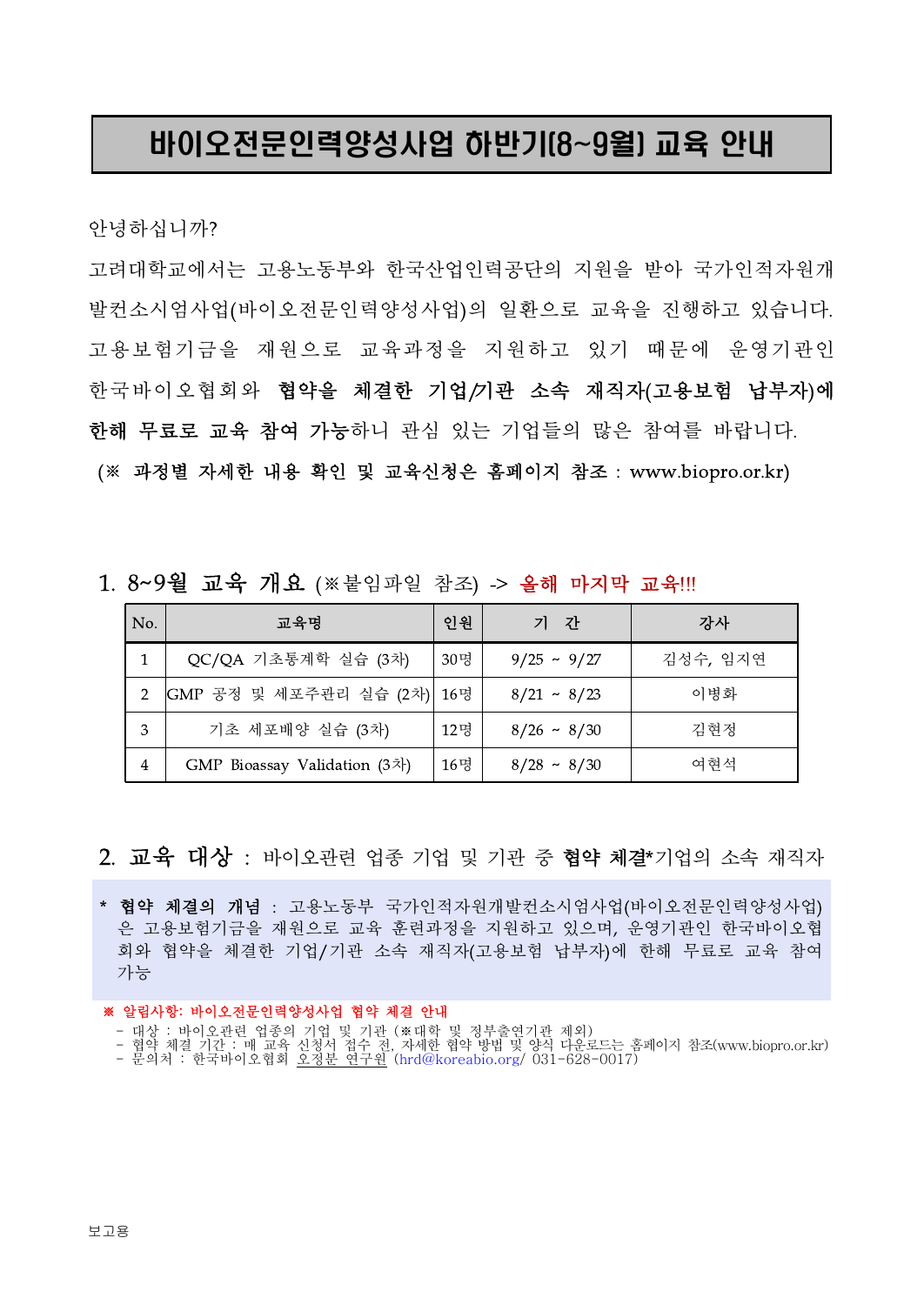### 3. 교육 신청 안내

가. 모집인원 :

- (1) QC/QA 기초 통계학 실습: 30명 (선착순 마감)
- (2) GMP 공정 및 세포주 관리 실습: 16명 (선착순 마감)
- (3) 기초 세포배양 실습: 12명 (선착순 마감)
- (4) GMP Bioassay validation 실습: 16명 (선착순 마감)
- (※ 선착순 마감 원칙이나 일부 과정은 선발과정으로 진행예정. 선발과정여부는 홈페이지 '훈련과정안내'참조)

나. 교 육 비 : 무 료

- 다. 교육생 제공 사항 ( 주차권 별도 구매가능: 5,000원)
	- 강의 자료집
	- 중식 및 다과 제공
	- 수료증 발급 (※ 수료시간 충족이 되는 교육생에 한하여 온라인에서 만족도조사 후 발급 가능)

라. 신청 방법 : 바이오전문인력양성 홈페이지(www.biopro.or.kr) 가입 후 교육신청 (협약체결 기업) 연간교육일정표 → 과정 선택 → 교육 신청 (협약미체결 기업) 협약 체결 후 상기 방법으로 교육신청

| 1 교육 신청    | ② 교육담당자 승인                         | <b>\③  최종 접수 안내 메일 발송\</b>         |
|------------|------------------------------------|------------------------------------|
| 교육신청 정보 입력 | 소속기업의 협약체결 여부 및<br>고용보험가입여부확인 후 승인 | 최종 접수 안내 메일을 받은<br>교육생에 한하여 교육에 참여 |

마. 문의처 : 고려대학교 바이오전문인력양성사업단 (한 기 연 팀장)

- E-mail : biosafety@hanmail.net / Tel : 02-3290-4941

- HRD-Net 등록 담당자: 구정은 연구원 (02-3290-3439, femto915@gmail.com)

바. 온라인 안내 : 7/10(수)부터 안내 (BioQC 및 생물학연구정보센터)

사. 접수기한 : 7/15(월) ~ (※ 선착순마감)

### ※붙임 : 과정별 교육개요 및 프로그램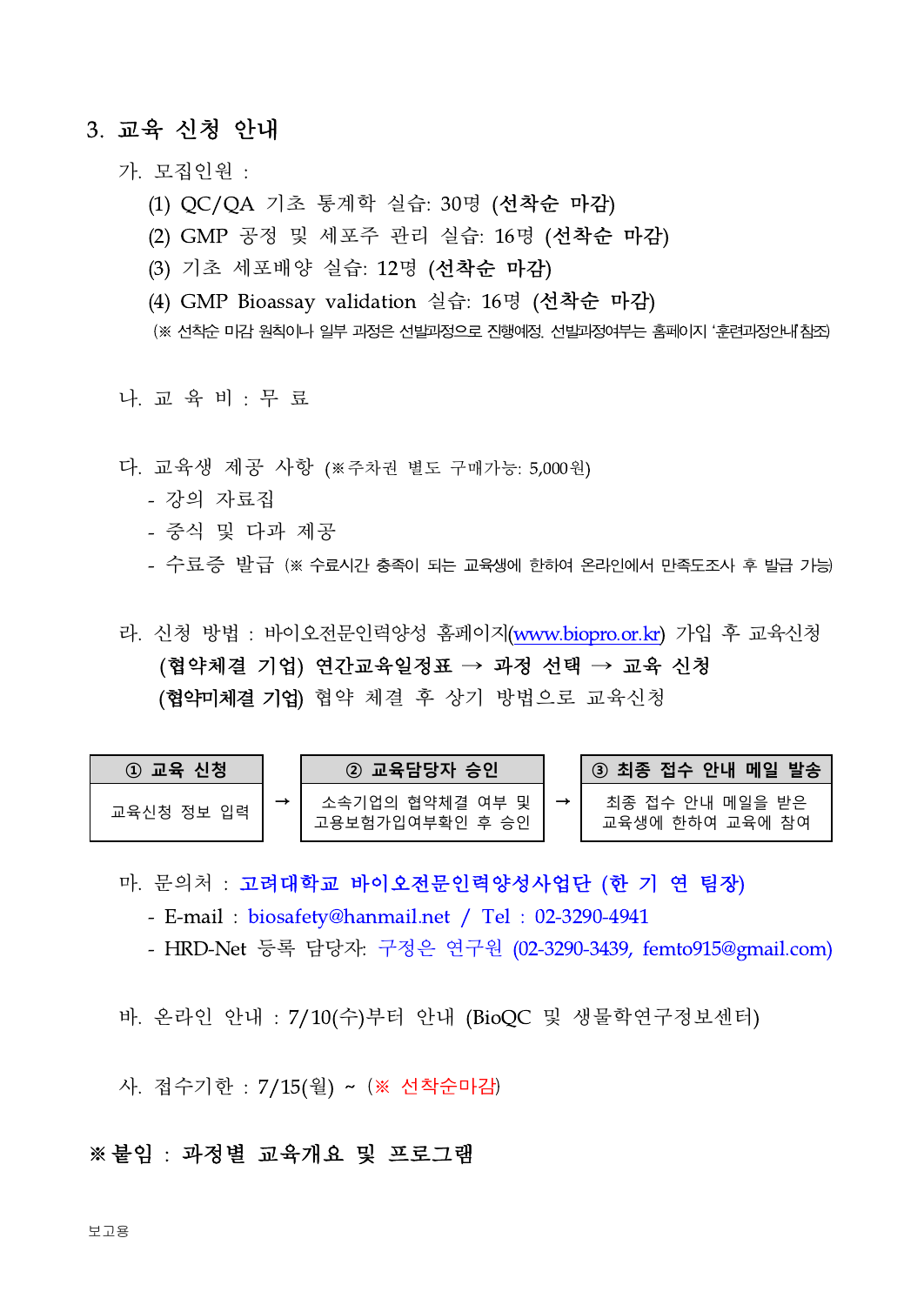# 1. QC/QA 기초통계학(3차) 교육 안내

## 1. 교육 일정 및 장소

| 구 분      | 일<br>정 |                       | 교육 시간     | 장 소             |
|----------|--------|-----------------------|-----------|-----------------|
|          | 이론     | 2013년 9월 25일(수)~26(목) | 24H       | 고려대학교<br>생명과학대학 |
| 3차<br>교육 | 실습     | 2013년 9월 27일(금)       | (8H x 3일) | (녹지관)           |

# 2. 교육인원 : 30명 (선착순 마감)<br><br>3. 교육 프로그램

| 구 분                                                         | 교육 내용               | 시 간            | 강사명                                            |  |
|-------------------------------------------------------------|---------------------|----------------|------------------------------------------------|--|
|                                                             | 기초통계 강의             | $\mathfrak{Z}$ |                                                |  |
|                                                             | 두집단 평균비교-모수적 방법     | 1.5            |                                                |  |
| $\begin{pmatrix} 1 & \text{day} \\ \text{up} \end{pmatrix}$ | 두집단 평균비교-비모수적 방법    | $\mathbf 1$    |                                                |  |
|                                                             | 세집단 평균비교            | 1.5            |                                                |  |
|                                                             | 범주형 자료분석-카이제곱검정     | $\,1$          |                                                |  |
|                                                             | 실험계획법의 기초           | $\mathfrak{Z}$ | 김성수 차장<br>(서울CRO)<br>$\&$<br>임지연 교수<br>(동국대학교) |  |
| $2 \frac{day}{4}$                                           | 상관분석, 회귀분석          | 5              |                                                |  |
|                                                             | SPSS 메뉴에 대한 설명      | $1\,$          |                                                |  |
|                                                             | SPSS 자료 다루기         | $\mathbf{1}$   |                                                |  |
|                                                             | 평균에 대한 분석, 범주형 자료분석 | $\overline{2}$ |                                                |  |
| $\frac{3}{\left(\frac{1}{H}\right)}$                        | 범주형 자료분석            | $\mathbf 1$    |                                                |  |
|                                                             | 실험계획법의 기초           | $\overline{2}$ |                                                |  |
|                                                             | 상관분석, 회귀분석          | $\,1$          |                                                |  |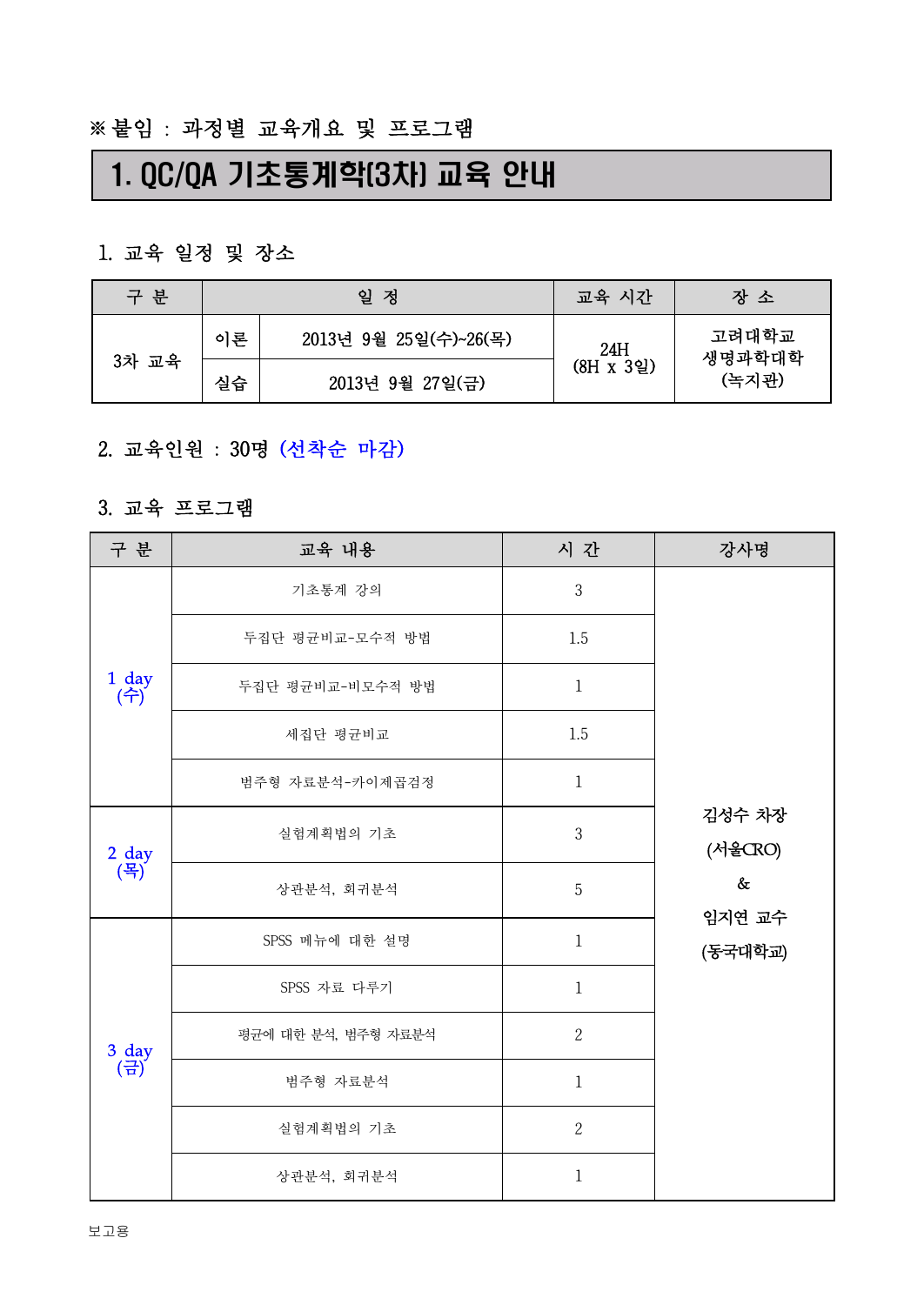# 2. GMP 공정 및 세포주 관리 실습(2차) 교육 안내

## 1. 교육 일정 및 장소

| 구 분   | 일<br>정        |                        | 교육 시간            | 장 소             |
|-------|---------------|------------------------|------------------|-----------------|
| 1차 교육 | 이론<br>및<br>실습 | 2013. 8. 21(수) ~ 23(금) | 24H<br>(8H x 3일) | 고려대학교<br>생명과학대학 |

# 2. 교육인원 : 16명 (선착순 마감)<br><br>3. 교육 프로그램

| 구 분                                                         | 교육 내용                                                                                                       | 시 간            | 강사명              |
|-------------------------------------------------------------|-------------------------------------------------------------------------------------------------------------|----------------|------------------|
|                                                             | Introduction:<br>Control of cell bank system & GMP IPC                                                      | $\mathbf{2}$   |                  |
| $\begin{pmatrix} 1 & \text{day} \\ \text{up} \end{pmatrix}$ | In-vitro testing for adventitious agents                                                                    | $\mathbf 1$    |                  |
|                                                             | Practice<br>- Collection of blood from Guinea pig & RBC<br>preparation<br>- In vitro testing (CPE, HA, HAD) | $\overline{4}$ |                  |
|                                                             | Overall review & closing                                                                                    | $\mathbf 1$    |                  |
|                                                             | Sterile test & Rapid microbiological method                                                                 | $\overline{2}$ | 이병화 팀장<br>(한국백신) |
| $2$ day                                                     | Mycoplasma detection                                                                                        | $\mathbf 1$    |                  |
| (목)                                                         | Practice<br>- Sterile testing (Membrane filter method)<br>- Mycoplasma testing (Direct method)              | 4              |                  |
|                                                             | Overall review & closing                                                                                    | $\mathbf 1$    |                  |
|                                                             | In-vivo testing for adventitious agents                                                                     | $\mathbf 1$    |                  |
| 3 day                                                       | Practice<br>- Collection of blood from chicken<br><b>RBC</b><br>&<br>preparation                            | $\mathbf{2}$   |                  |
| (금)                                                         | Practice<br>- Inoculation of embryonated eggs & HA test<br>- I.P and I.C Injection of adult mice            | 4              |                  |
|                                                             | Overall review & closing                                                                                    | 1              |                  |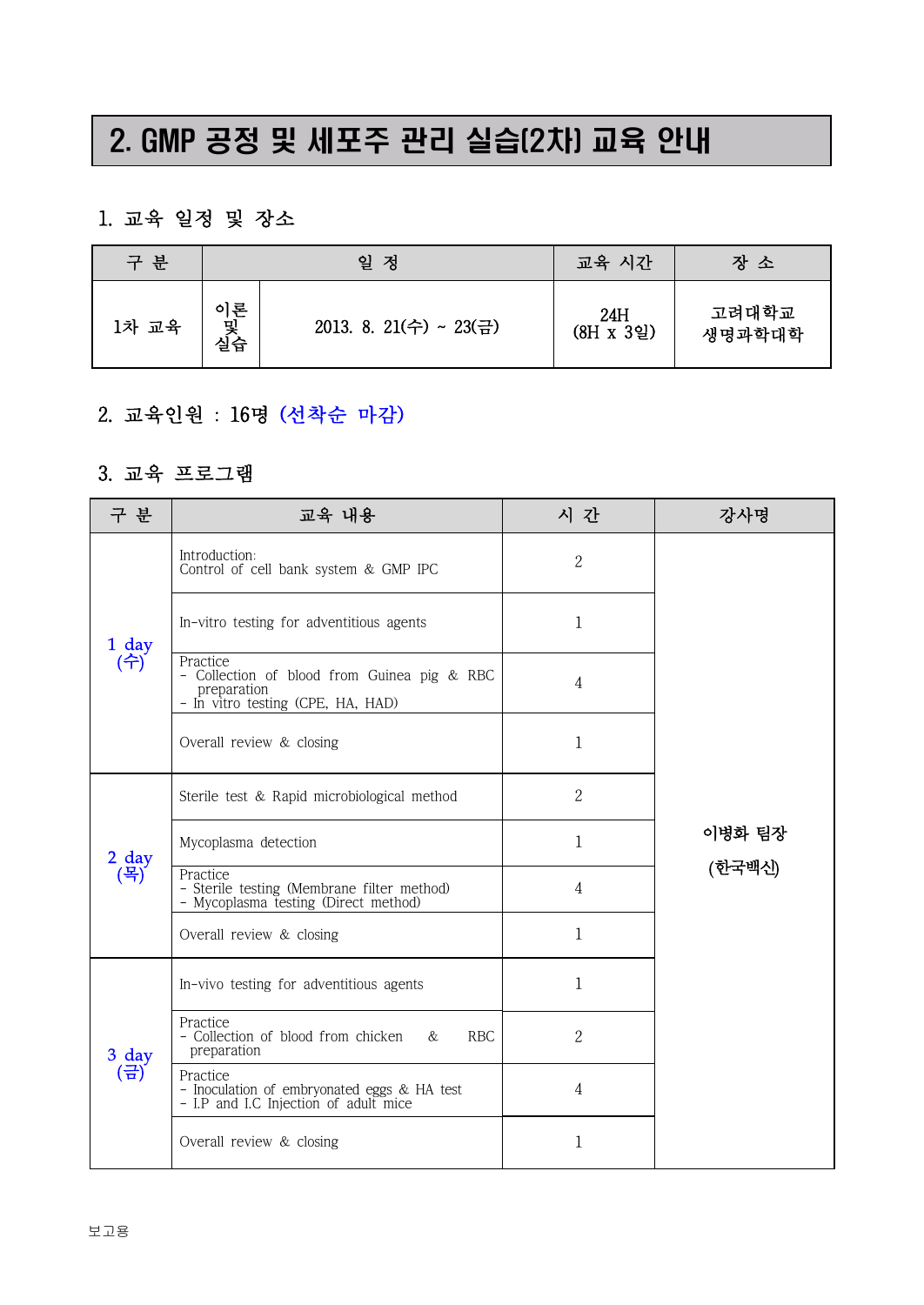# 3. 기초 세포배양 실습(3차) 교육 안내

## 1. 교육 일정 및 장소

| 구 분   |               | 일<br>정                 | 교육 시간                   | 장 소             |
|-------|---------------|------------------------|-------------------------|-----------------|
| 3차 교육 | 이론<br>힟<br>실습 | 2013. 8. 26(월) ~ 30(금) | 40H<br>$(8H \times 59)$ | 고려대학교<br>생명과학대학 |

# 2. 교육인원 : 12명 (전화 인터뷰 후 합격통지)<br>3. 교육 프로그램

| 구 분      | 교육 내용                                                                                                                                                                                                                                                                                                                                                                                                                                                                                                                                                                                                                                                                                                                                                                                                                                                  | 시 간            | 강사명      |  |  |
|----------|--------------------------------------------------------------------------------------------------------------------------------------------------------------------------------------------------------------------------------------------------------------------------------------------------------------------------------------------------------------------------------------------------------------------------------------------------------------------------------------------------------------------------------------------------------------------------------------------------------------------------------------------------------------------------------------------------------------------------------------------------------------------------------------------------------------------------------------------------------|----------------|----------|--|--|
|          | Introduction of cell culture                                                                                                                                                                                                                                                                                                                                                                                                                                                                                                                                                                                                                                                                                                                                                                                                                           | 2              |          |  |  |
|          | Culture room tour and culture preparation                                                                                                                                                                                                                                                                                                                                                                                                                                                                                                                                                                                                                                                                                                                                                                                                              | $\overline{1}$ |          |  |  |
|          | Cell culture system and equipments                                                                                                                                                                                                                                                                                                                                                                                                                                                                                                                                                                                                                                                                                                                                                                                                                     | 1.5            |          |  |  |
| $1$ -Day | Practice<br>- Sterilizing media and reagents preparation<br>- Washing and sterilizing<br>- Transfer of fluid                                                                                                                                                                                                                                                                                                                                                                                                                                                                                                                                                                                                                                                                                                                                           | 3.5            |          |  |  |
|          | $\overline{2}$<br>Theory: Counting cells / Cell freezing<br>Practice<br>- Examine cells under a microscope<br>$\mathbf{1}$<br>- Media change<br>Practice<br>- Counting Cells<br>5<br>- Cell freezing<br>Theory: Cell viability and toxicity<br>$\mathbf{1}$<br>Practice<br>$\overline{2}$<br>- Preparation for Mycoplasma detection (cell seeding)<br>Practice<br>5<br>- Cell viability and toxicity test<br>- CCK-8 assay (cell seeding)<br>Theory: Introduction of contamination<br>$\mathbf{1}$<br>$\overline{2}$<br>Practice: Cell thawing<br>Practice<br>5<br>- Mycoplasma detection<br>CCK-8 assay $(H_2O_2$ treatment)<br>$\overline{2}$<br>Theory: Animal cell products<br>Practice: Media change<br>$\mathbf{1}$<br>Practice<br>- Counting cells/ Cell freezing<br>4<br>- CCK-8 assay (detection after 24 hr)<br>Question and discussion<br>1 |                |          |  |  |
| $2$ -Day |                                                                                                                                                                                                                                                                                                                                                                                                                                                                                                                                                                                                                                                                                                                                                                                                                                                        |                |          |  |  |
|          |                                                                                                                                                                                                                                                                                                                                                                                                                                                                                                                                                                                                                                                                                                                                                                                                                                                        |                | 김현정 연구교수 |  |  |
|          |                                                                                                                                                                                                                                                                                                                                                                                                                                                                                                                                                                                                                                                                                                                                                                                                                                                        |                |          |  |  |
| 3-Day    |                                                                                                                                                                                                                                                                                                                                                                                                                                                                                                                                                                                                                                                                                                                                                                                                                                                        |                |          |  |  |
|          |                                                                                                                                                                                                                                                                                                                                                                                                                                                                                                                                                                                                                                                                                                                                                                                                                                                        |                | (고려대학교)  |  |  |
|          |                                                                                                                                                                                                                                                                                                                                                                                                                                                                                                                                                                                                                                                                                                                                                                                                                                                        |                |          |  |  |
|          |                                                                                                                                                                                                                                                                                                                                                                                                                                                                                                                                                                                                                                                                                                                                                                                                                                                        |                |          |  |  |
| $4$ -Day |                                                                                                                                                                                                                                                                                                                                                                                                                                                                                                                                                                                                                                                                                                                                                                                                                                                        |                |          |  |  |
|          |                                                                                                                                                                                                                                                                                                                                                                                                                                                                                                                                                                                                                                                                                                                                                                                                                                                        |                |          |  |  |
|          |                                                                                                                                                                                                                                                                                                                                                                                                                                                                                                                                                                                                                                                                                                                                                                                                                                                        |                |          |  |  |
| 5-Day    |                                                                                                                                                                                                                                                                                                                                                                                                                                                                                                                                                                                                                                                                                                                                                                                                                                                        |                |          |  |  |
|          |                                                                                                                                                                                                                                                                                                                                                                                                                                                                                                                                                                                                                                                                                                                                                                                                                                                        |                |          |  |  |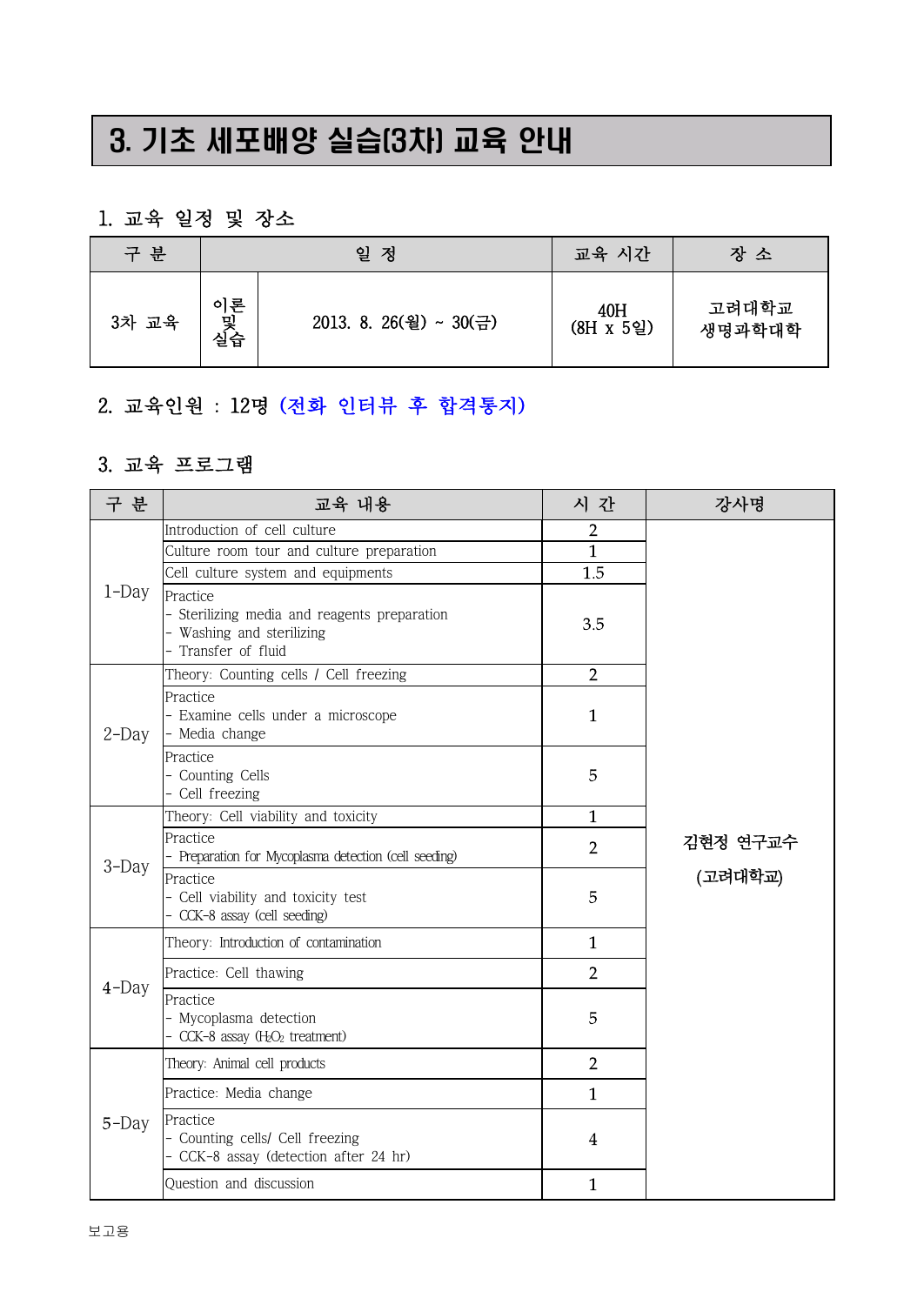# 4. GMP Bioassay Validation(2차) 교육 안내

## 1. 교육 일정 및 장소

| 구 분   |               | 일<br>정                 | 교육 시간            | 장 소             |
|-------|---------------|------------------------|------------------|-----------------|
| 1차 교육 | 이론<br>및<br>실습 | 2013. 8. 28(수) ~ 30(금) | 24H<br>(8H x 3일) | 고려대학교<br>생명과학대학 |

# 2. 교육인원 : 16명 (선착순 마감)<br><br>3. 교육 프로그램

| 구 분                                                       | 교육 내용                                                       | 시 간            | 강사명                 |
|-----------------------------------------------------------|-------------------------------------------------------------|----------------|---------------------|
|                                                           | Bioassay method Validation                                  | 1.5            |                     |
|                                                           | Design of experiment                                        | 1.5            |                     |
| $\begin{array}{c} 1 \ \mathrm{day} \\ (\div) \end{array}$ | Preparation of Method validation protocol for protein assay | $\mathbf{2}$   |                     |
|                                                           | Perform Method validation for protein assay                 | 3              |                     |
|                                                           | Data analysis for Method Validation using Excel (I), (II)   | 3              |                     |
| $2 \frac{day}{4}$                                         | Data analysis for Method Validation using Minitab (I), (II) | 3              | 여현석 과장<br>(LG 생명과학) |
|                                                           | Review of example Method Validation report (I), (II)        | $\overline{2}$ |                     |
|                                                           | Statistical Approach for Method Validation                  | 1.5            |                     |
|                                                           | Preparation of Method Validation Protocol for SDS-PAGE      | 1.5            |                     |
|                                                           | Perform Method Validation for SDS-PAGE                      | $\mathbf 1$    |                     |
| $\frac{3}{\left(\frac{1}{11}\right)}$                     | Preparation of Method Validation Report                     | $\overline{2}$ |                     |
|                                                           | Review of Method Validation Report                          | $\mathbf 1$    |                     |
|                                                           | Evaluation & closing                                        | 1              |                     |